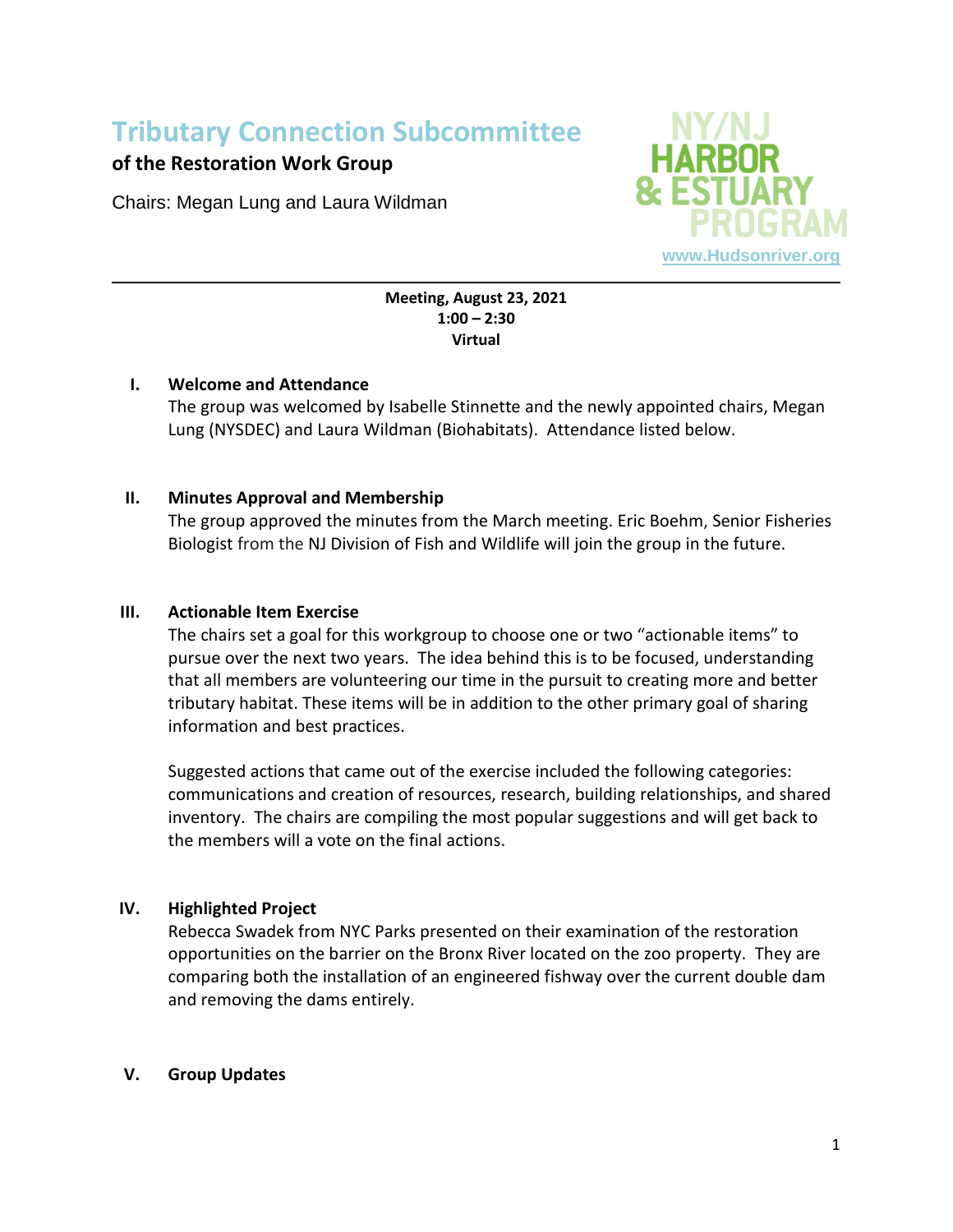#### NJDEP

- Gretchen advocates that when groups are conducting the NAACC assessments, they also look at the terrestrial connectivity of the bridge or culvert. NAACC has opened up the online terrestrial training to the public.
- Sharing a couple of conferences that usually have some great aquatic and terrestrial connectivity content: International Conference on Ecology & Transportation (ICOET) – [www.icoet.org](http://www.icoet.org/) happening virtually at the end of September; Northeast Transportation and Wildlife Conference (NEWTC) – [www.netwc.org](http://www.netwc.org/) will be hosted here in NJ next September

#### Riverkeeper

- George Jackman notes that they have seen blue crab, brown trout and adult eels moving into the tributaries up the Hudson. We need to consider these as migratory species.
- They are releasing part two of their dam removal film, Undamming the Hudson in September this year.

#### Biohabitats

Laura Wildman is working with a filmmaker in Europe working on a film called Dam Busters. He is looking for funding sources to do a US version. Contact Laura if you would like to get involved.

#### NY-NJ HEP

- They are hosting a half-day workshop in Northern New Jersey at the end of October to introduce eel monitoring to community and conservation groups. Contact Isabelle if you would like to be involved.
- They will be holding their annual conference this year from November  $15 18$ . The theme is Waterway Stories: water quality and communications.

### NYSDEC/ HR Estuary Program

- The Day in the Life of the Hudson and Harbor will take place this year on October 14th. <https://www.ldeo.columbia.edu/edu/k12/snapshotday/>
- Estuary Program will be able to offer field training in the terrestrial protocol and non-tidal protocol for NAACC in 2022.

### **VI. Attendance**

Laura Wildman, Biohabitats (chair) Megan Lung, NYSDEC (chair) Lisa Baron, USACE Melissa Cohen, NYSDEC Gretchen Fowles, NJDEP David Hsu, Montclair University